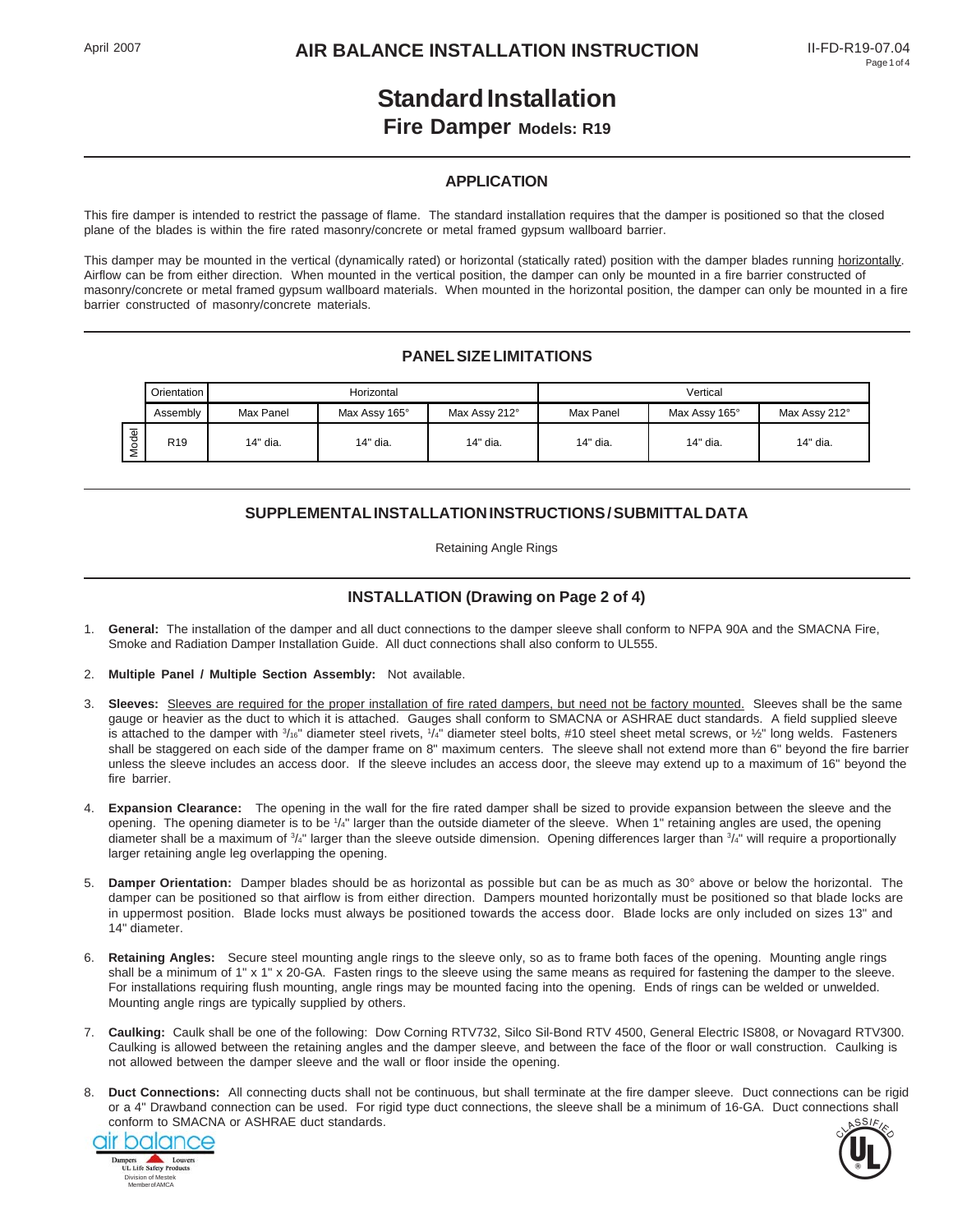#### **STANDARD INSTALLATION CONT.**

9. **Maintenance:** Dampers shall be maintained at intervals as stated in NFPA 90A and 92A. Local codes or building conditions may require more frequent inspections and maintenance. A duct access door is to be located on one side of each damper for periodic inspection and maintenance.



#### **ALTERNATE INSTALLATION (Round Curtain Fire Damper in Square Framed Opening)**

1. **General:** These instructions illustrate the approved method of mounting the R19 round curtain fire damper into a square or rectangular framed opening incorporating a retaining plate on only one side of the opening. The installation of the damper and all duct connections to the damper sleeve shall conform to NFPA-90A and the SMACNA Fire, Smoke and Radiation Damper Installation Guide. All duct connections shall also conform to UL555.

This installation is approved for use when all of the following conditions are met:

- A. The damper is mounted vertically in a rated wall assembly.
- B. The wall is rated for less than 3 hours.
- C. The maximum damper size is 14" diameter.
- D. The wall framing must be masonry/concrete or steel.
- E. The closed blades must be within the fire rated barrier.

**Note**: The retaining plate can be on both sides of the opening but is only required on one side.

#### 2. **Multiple Panel / Multiple Section Assembly:** Not available.

- 3. **Sleeves:** Sleeves are required for the proper installation of fire rated dampers, but need not be factory mounted. Sleeves shall be the same gauge or heavier as the duct to which it is attached. Gauges shall conform to SMACNA or ASHRAE duct standards. A field supplied sleeve is attached to the damper with  $\frac{3}{16}$ " diameter steel rivets,  $\frac{1}{4}$ " diameter steel bolts, #10 steel sheet metal screws, or 1/2" long welds. Fasteners shall be staggered on each side of the damper frame on 8" maximum centers. The sleeve shall not extend more than 6" beyond the fire barrier unless the sleeve includes an access door. If the sleeve includes an access door, the sleeve may extend up to a maximum of 16" beyond the fire barrier.
- 4. **Expansion Clearance:** The opening in the wall for the fire rated damper shall be sized to provide expansion between the sleeve and the opening. The clearance between the opening frame and the outside of the damper assembly must be between  $1/4"$  and 2" total. The damper can be located anywhere in the opening and need not by centered. The retaining plate must still overlap head framing on all sides by at least 1".

Example: A 10" diameter damper is to have a framed opening at least 10.25" and a maximum opening of 12". The damper can rest on the sill of the opening with all of the expansion clearance at the top of the opening.



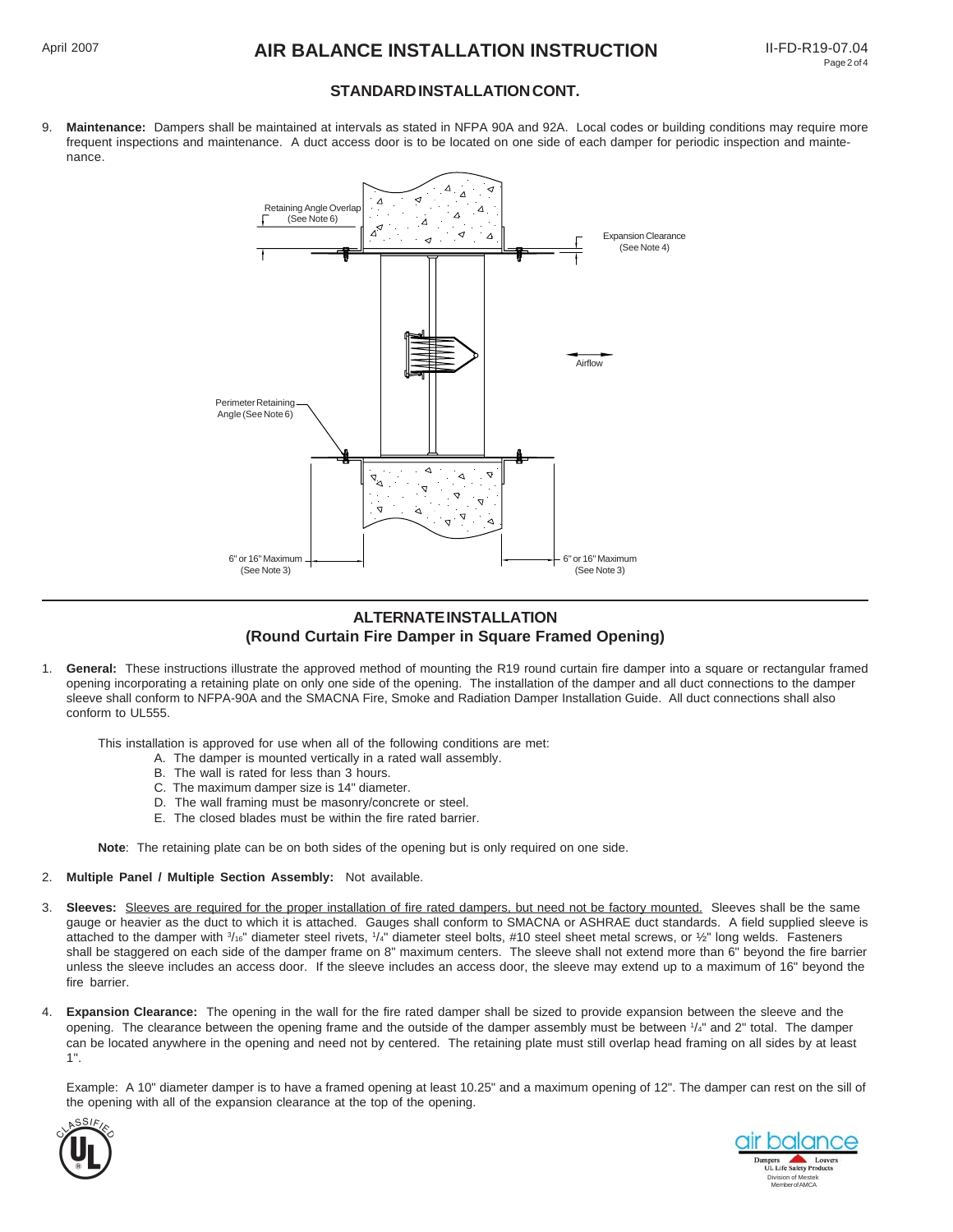## April 2007 **AIR BALANCE INSTALLATION INSTRUCTION** II-FD-R19-07.04

### **ALTERNATE INSTALLATION CONT. (Round Curtain Fire Damper in Square Framed Opening)**

- 5. **Damper Orientation:** Damper blades should be as horizontal as possible but can be as much as 30° above or below the horizontal. The damper can be positioned so that airflow is from either direction. Blade locks must always be positioned towards the access door. Blade locks are only included in sizes 13" and 14" diameter.
- 6. **Retaining Plate:** The retaining plate must be a minimum of 20-GA galvanized steel. The plate must overlay the wall framing by a minimum of 1" on each side such that the retaining plate attachment screws fasten into the wall framing. A minimum of 6 fasteners are required, one in each corner and one at each retaining plate splice. In masonry/concrete constructions,  $\frac{3}{16}$  diameter "tapcon" or equal fasteners with a minimum of 1" penetration are required. In metal framed openings, fine thread drywall screws with a minimum of 1" penetration into the framing are required.

Retaining plate halves must be attached using one of the following methods:

- 1. The plate halves overlap a minimum of 1" and are fastened directly to one another. A minimum of 1 #10 steel or stainless steel sheet metal screw fastener at each end is required.
- 2. The plate halves are joined by a splice plate, so that it overlaps each half a minimum of 1". A minimum of 2 #10 steel or stainless steel sheet metal screw fasteners per plate at each end are required.
- 7. **Clip Angles**: A minimum of three equally spaced 1" x 1" x 20-GA steel clip angles ½" long connect the damper to the retaining plate. Fasteners used to mount the damper to the plate must be a minimum #10 steel. Fasteners must not interfere with blade closure.
- 8. **Caulking:** Caulk shall be one of the following: Dow Corning RTV732, Silco Sil-Bond RTV 4500, General Electric IS808, or Novagard RTV300. Caulking is allowed between the retaining plate and the damper sleeve, and between the face of the wall construction. Caulking is not allowed between the damper sleeve and the wall inside the opening.
- 9. **Duct Connections:** All connecting ducts shall not be continuous, but shall terminate at the fire damper sleeve. Duct connections can be rigid or a 4" Drawband connection can be used. For rigid type duct connections, the sleeve shall be a minimum of 16-GA. Duct connections shall conform to SMACNA or ASHRAE duct standards.
- 10. **Maintenance:** Dampers shall be maintained at intervals as stated in NFPA 90A and 92A. Local codes or building conditions may require more frequent inspections and maintenance. A duct access door is to be located on one side of each damper for periodic inspection and maintenance.